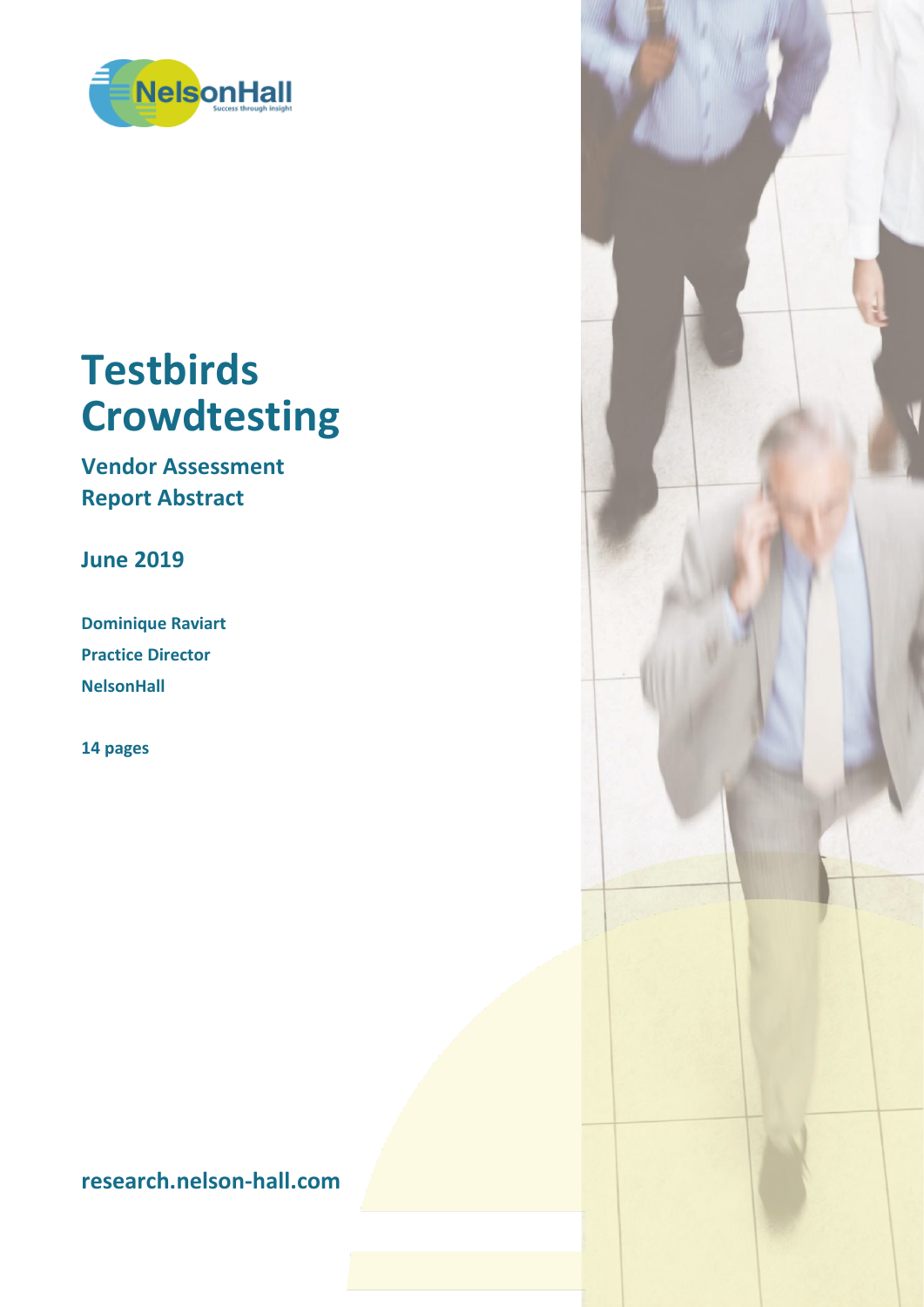



#### **Who Is This Vendor Assessment For?**

NelsonHall's Crowdtesting Assessment for Testbirds is a comprehensive assessment of Testbirds' crowdtesting service offerings and capabilities designed for:

- Sourcing managers monitoring the capabilities of existing suppliers of IT services and identifying vendor suitability for crowdtesting and software testing services
- Vendor marketing, sales and business managers looking to benchmark themselves against their peers
- Financial analysts and investors specializing in the software testing and crowdtesting sectors.

## **Key Findings & Highlights**

Crowdtesting services specialist firm Testbirds was founded in 2011. The company is headquartered in Munich, Germany. It has a headcount of ~100, with ~70 in Munich and the rest in several offices abroad (Amsterdam, Netherlands; Stockholm, Sweden, and London, U.K.). Testbirds also operates in Hungary and Russia, via franchises. The company also operates through partners, e.g., SQS/Expleo, QualiTest, NTT DATA, and HCL Technologies.

Testbirds has a community of ~400k testers across 200 countries and regions, making it one of the largest testing communities globally.

One of the early decisions of Testbirds was to raise capital to finance its growth and quickly expand its capabilities and its presence across countries. It has been through two main funding cycles (in 2014, raising €2.1m, and in 2016) and raised €12m in total. Testbirds counts among its investors EXTOREL, b-to-v Partners, and Seventure Partners. Looking ahead, the company wants to maintain its high level of investment in its capabilities. In parallel, Testbirds highlights it is planning to reach breakeven profitability in 2019.

Testbirds has aligned its service portfolio around two main complementary offerings:

- Crowdtesting, which remains its main business
- Technology, which includes several key offerings such as desktop virtualization and emulations, and access to real devices, through its Real Devices (formerly GRDN) offering. Testbirds wants to maintain its investment in technology to differentiate its service portfolio and provide bundled crowdtesting and specialized testing services.

The company is highlighting that its longest clients are now ready to take over the management of crowdtesting projects, and Testbirds has therefore launched in the past two years, two self-service offerings to accompany them.

Major clients include Allianz, ABN AMRO, Deutsche Bank, Western Union, AfterPay, Swedbank, Santander, BNP Paribas, and PayBack.